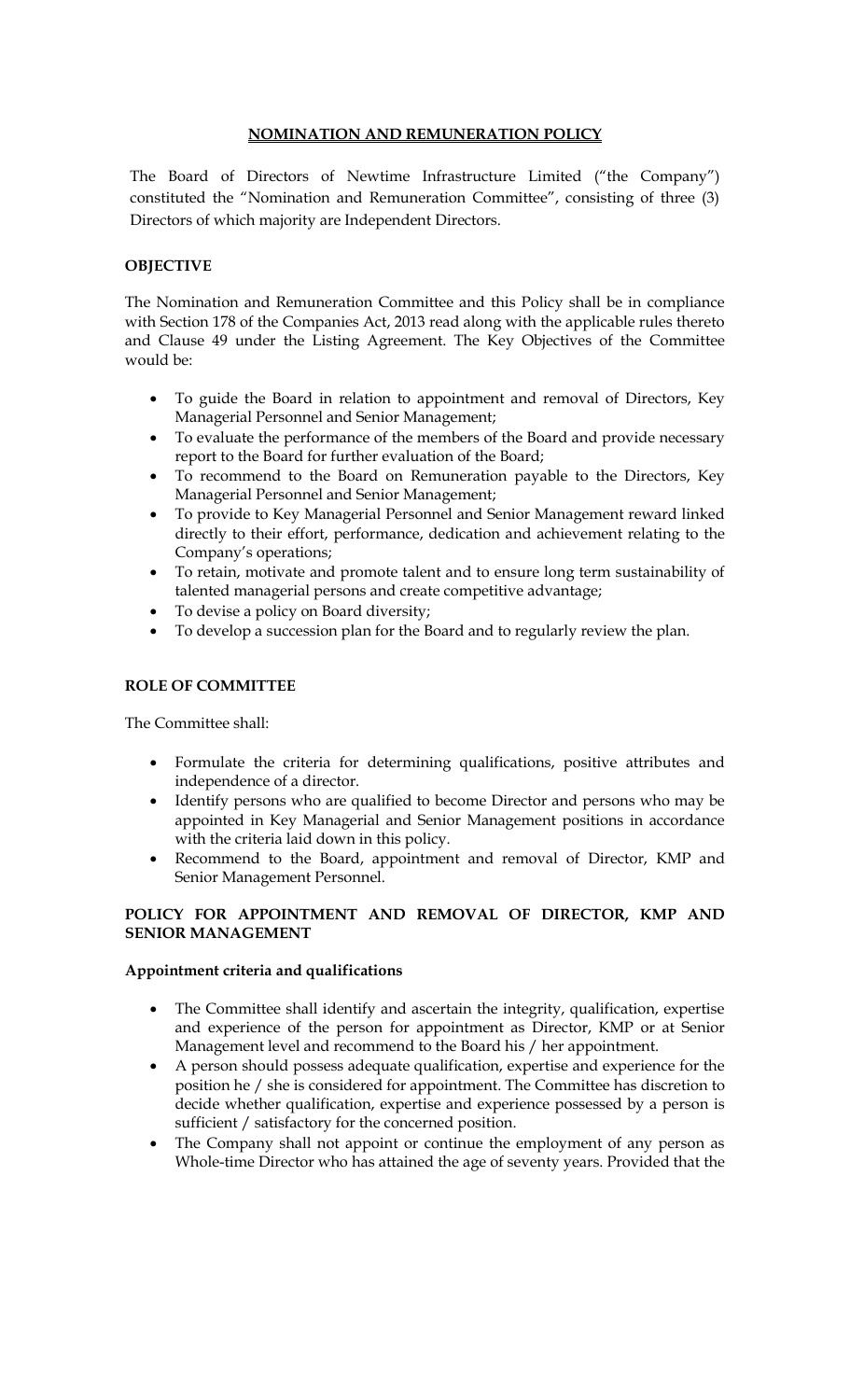term of the person holding this position may be extended beyond the age of seventy years with the approval of shareholders by passing a special resolution based on the explanatory statement annexed to the notice for such motion indicating the justification for extension of appointment beyond seventy years.

## **Term / Tenure**

**Managing Director/Whole-time Director:** The Company shall appoint or re-appoint any person as its Executive Chairman, Managing Director or Executive Director for a term not exceeding five years at a time. No re-appointment shall be made earlier than one year before the expiry of term.

**Independent Director: -** An Independent Director shall hold office for a term up to five consecutive years on the Board of the Company and will be eligible for re-appointment on passing of a special resolution by the Company and disclosure of such appointment in the Board's report.

No Independent Director shall hold office for more than two consecutive terms, but such Independent Director shall be eligible for appointment after expiry of three years of ceasing to become an Independent Director. Provided that an Independent Director shall not, during the said period of three years, be appointed in or be associated with the Company in any other capacity, either directly or indirectly.

### **Evaluation**

The Committee shall carry out evaluation of performance of every Director, KMP and Senior Management Personnel at regular interval (yearly).

#### **Removal**

Due to reasons for any disqualification mentioned in the Act or under any other applicable Act, rules and regulations thereunder, the Committee may recommend, to the Board with reasons recorded in writing, removal of a Director, KMP or Senior Management Personnel subject to the provisions and compliance of the said Act, rules and regulations.

#### **Retirement**

The Director, KMP and Senior Management Personnel shall retire as per the applicable provisions of the Act and the prevailing policy of the Company. The Board will have the discretion to retain the Director, KMP, Senior Management Personnel in the same position/ remuneration or otherwise even after attaining the retirement age, for the benefit of the Company.

#### **FREQUENCY OF MEETINGS**

The meeting of the Committee shall be held at such regular intervals as may be required.

#### **MEMBERSHIP**

- The Committee shall consist of a minimum 3 non-executive directors, majority of them being independent.
- Membership of the Committee shall be disclosed in the Annual Report.
- Term of the Committee shall be continued unless terminated by the Board of Directors.

## **CHAIRPERSON**

Chairperson of the Committee shall be an Independent Director.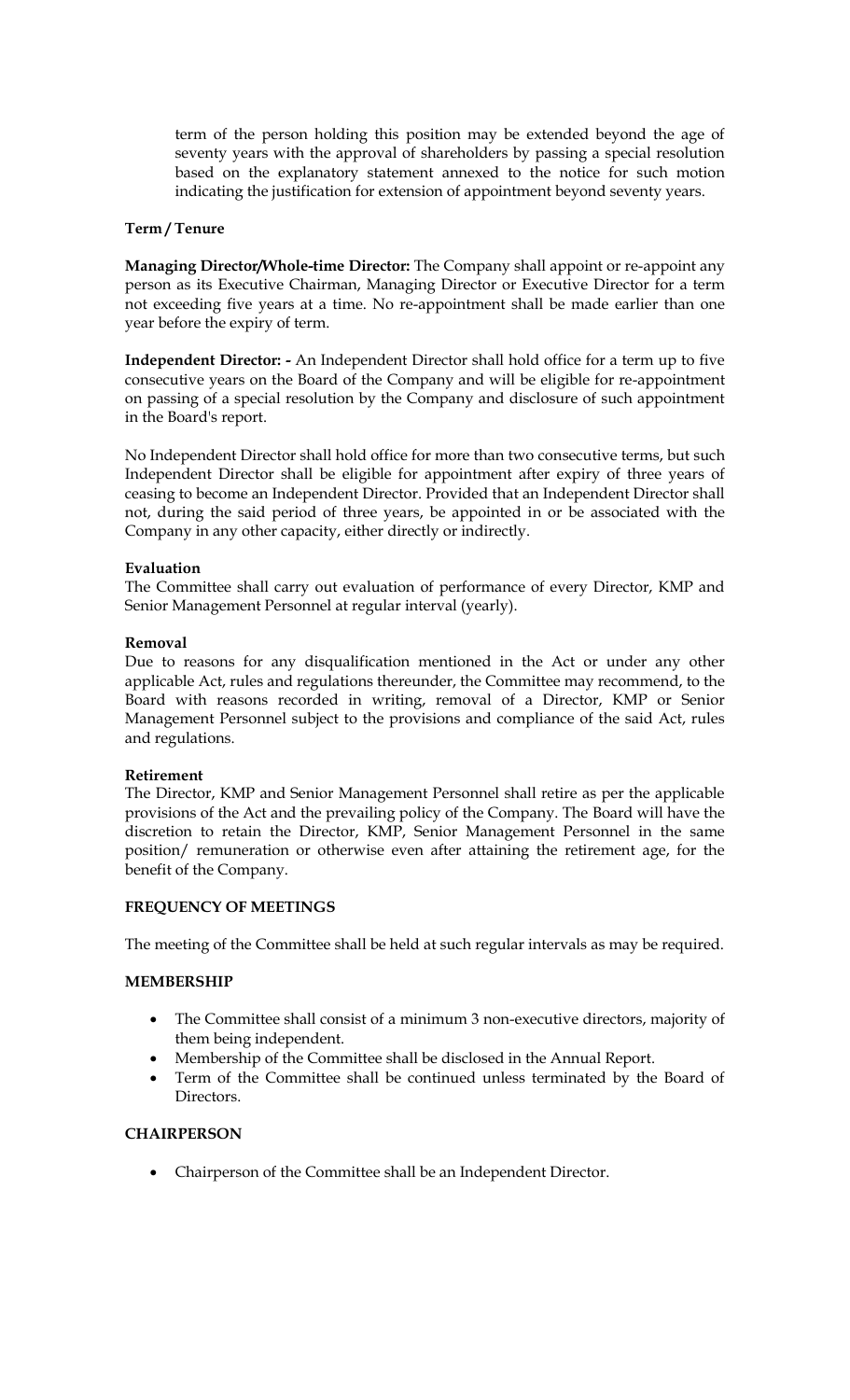- Chairperson of the Company may be appointed as a member of the Committee but shall not be a Chairman of the Committee.
- In the absence of the Chairperson, the members of the Committee present at the meeting shall choose one amongst them to act as Chairperson.
- Chairman of the Nomination and Remuneration Committee meeting could be present at the Annual General Meeting or may nominate some other member to answer the shareholders' queries

# **COMMITTEE MEMBERS' INTERESTS**

- A member of the Committee is not entitled to be present when his or her own remuneration is discussed at a meeting or when his or her performance is being evaluated.
- The Committee may invite such executives, as it considers appropriate, to be present at the meetings of the Committee.

# **VOTING**

- Matters arising for determination at Committee meetings shall be decided by a majority of votes of Members present and voting and any such decision shall for all purposes be deemed a decision of the Committee.
- In the case of equality of votes, the Chairman of the meeting will have a casting vote.

## **REMUNERATION TO NON- EXECUTIVE / INDEPENDENT DIRECTOR:**

**Remuneration / Commission:** The remuneration / commission shall be fixed as per the slabs and conditions mentioned in the Articles of Association of the Company and the Act.

**Sitting Fees**: The Non- Executive / Independent Director may receive remuneration by way of fees for attending meetings of Board or Committee. Provided that the amount of such fees shall not exceed Rs 1 Lac per meeting of the Board or Committee or such amount as may be prescribed by the Central Government from time to time.

**Commission**: Commission may be paid within the monetary limit approved by shareholders, subject to the limit not exceeding 1% of the profits of the Company computed as per the applicable provisions of the Act.

**Stock Options**: An Independent Director shall not be entitled to any stock option of the Company.

#### **NOMINATION DUTIES**

The duties of the Committee in relation to nomination matters include:

- Ensuring that there is an appropriate induction in place for new Directors and members of Senior Management and reviewing its effectiveness;
- Ensuring that on appointment to the Board, Non-Executive Directors receive a formal letter of appointment in accordance with the Guidelines provided under the Act;
- Identifying and recommending Directors who are to be put forward for retirement by rotation;
- Determining the appropriate size, diversity and composition of the Board;
- Setting a formal and transparent procedure for selecting new Directors for appointment to the Board;